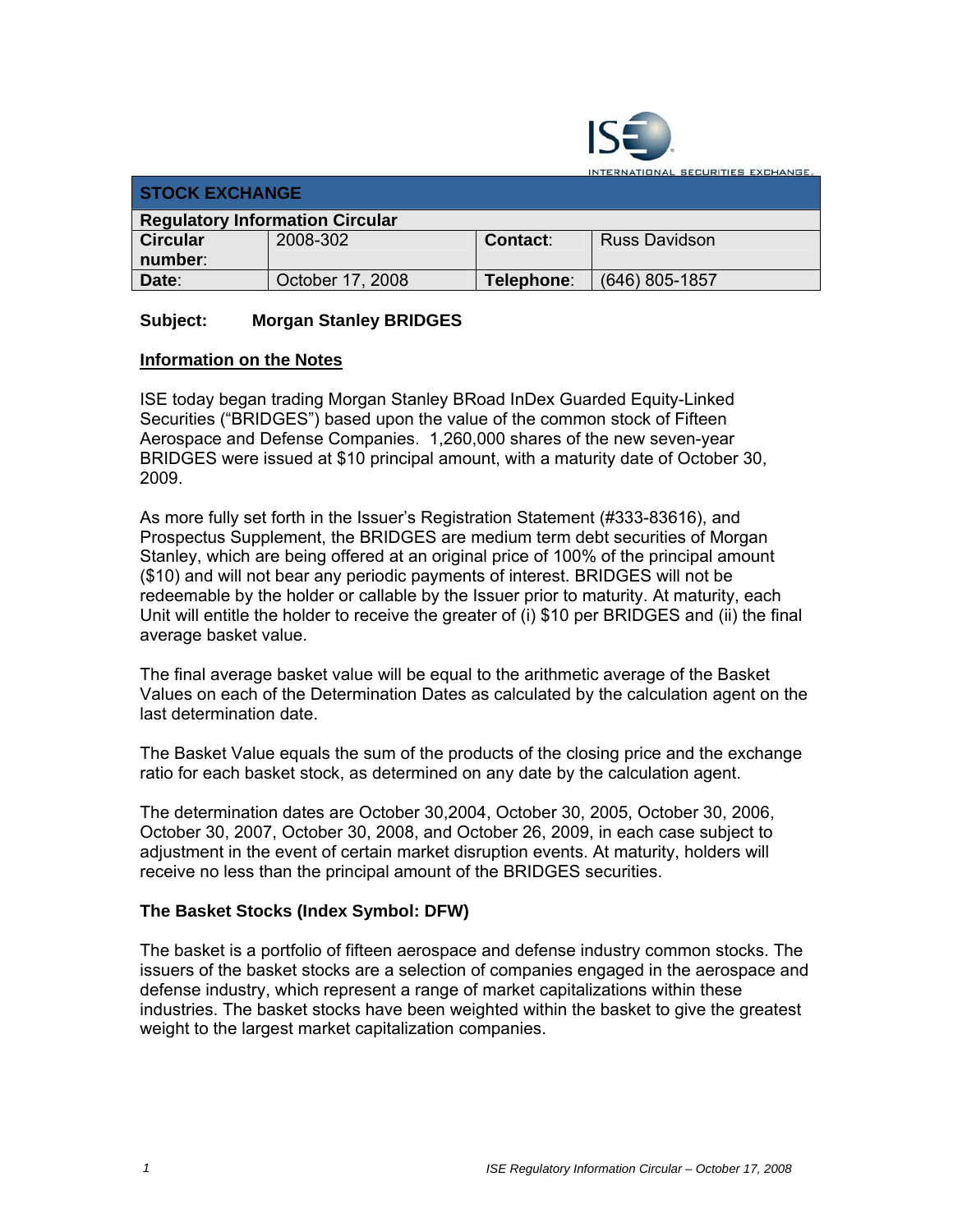| Ticker Symbol | Proportion of Initial Basket Value |            | Exchange Ratio Initial Stock Price | Initial Value per Stock |
|---------------|------------------------------------|------------|------------------------------------|-------------------------|
| ATK           | 3.75%                              | .006026032 | \$62.23                            | \$0.375                 |
| BA            | 10.00%                             | 031897927  | \$31.35                            | \$1.000                 |
| EASI          | 3.75%                              | .007878151 | \$47.60                            | \$0.375                 |
| ERJ           | 3.75%                              | .028089888 | \$13.35                            | \$0.375                 |
| FLIR          | 3.75%                              | .012389322 | \$30.27                            | \$0.375                 |
| GD            | 10.00%                             | 012817226  | \$78.02                            | \$1.000                 |
| GR            | 3.75%                              | .021379704 | \$17.54                            | \$0.375                 |
| HON           | 10.00%                             | .051020408 | \$19.60                            | \$1.000                 |
| IΠ            | 3.75%                              | .006273001 | \$59.78                            | \$0.375                 |
| Ш             | 3.75%                              | .008074935 | \$46.44                            | \$0.375                 |
| LMT           | 10.00%                             | .016425756 | \$60.88                            | \$1.000                 |
| NOC           | 10.00%                             | .008717636 | \$114.71                           | \$1.000                 |
| RTN           | 10.00%                             | .036873156 | \$27.12                            | \$1.000                 |
| UDI           | 3.75%                              | .017353077 | \$21.61                            | \$0.375                 |
| UTX           | 10.00%                             | .019175455 | \$52.15                            | \$1.000                 |

It is expected that the market value of the BRIDGES will be affected by the value of the Index and by the market price of each of the basket stocks at any time, by a number of other interrelated factors including, among other things: the general level of interest rates, the volatility of the basket stocks and index, the time remaining to maturity, the dividend yields on each of the basket stocks, and the credit rating of the Issuer.

The return a holder will receive on the BRIDGES, if any, will not be the same as the return that you would earn if you actually owned each of the common stocks in the basket and received the dividends paid on those stocks.

Ownership of the BRIDGES will be maintained in book-entry form by or through The Depository Trust Company.

DFB will be quoted and trade as an equity issue in round lots of 100, and will trade "flat" without accrued interest.

Trading in the shares on ISE is on a UTP basis and is subject to ISE equity trading rules. The shares will trade from 9:00 a.m. until 4:00 p.m. Eastern Time. Equity Electronic Access Members ("Equity EAMs") trading the shares during the Pre-Market Session are exposed to the risk of the lack of the calculation or dissemination of underlying index value or intraday indicative value ("IIV"). For certain derivative securities products, an updated underlying index value or IIV may not be calculated or publicly disseminated in the Pre-Market hours. Since the underlying index value and IIV are not calculated or widely disseminated during Pre-Market hours, an investor who is unable to calculate implied values for certain derivative securities products during Pre-Market hours may be at a disadvantage to market professionals.

Equity EAMs also should review NASD Notice to Members 03-71 for guidance on trading these products. The Notice reminds members of their obligations to: (1) conduct adequate due diligence to understand the features of the product; (2) perform a reasonable-basis suitability analysis; (3) perform customer-specific suitability analysis in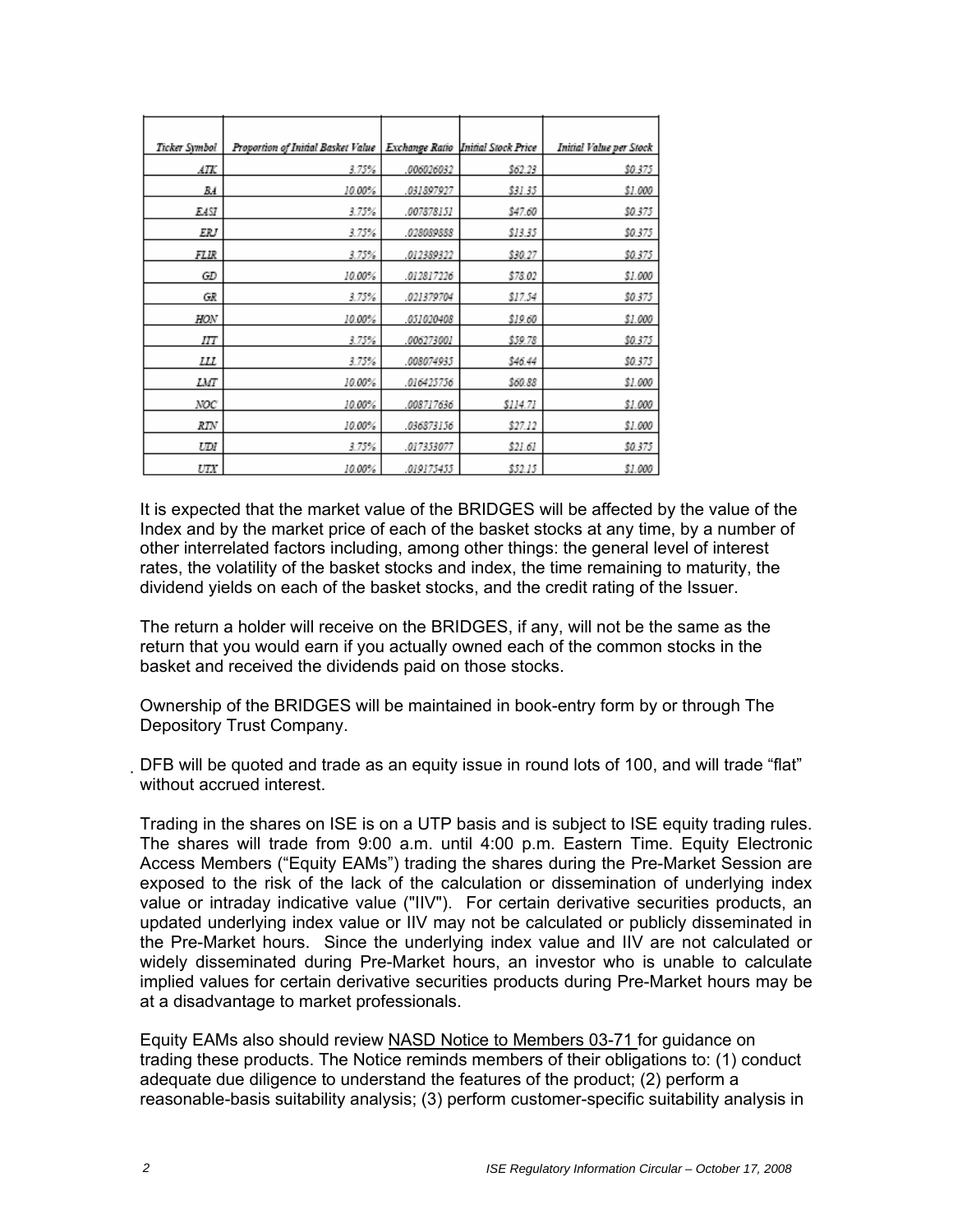connection with any recommended transactions; (4) provide a balanced disclosure of both the risks and rewards associated with the particular product, especially when selling to retail investors; (5) implement appropriate internal controls; and (6) train registered persons regarding the features, risk and suitability of these products.

**This Regulatory Information Circular is not a statutory Prospectus. Equity EAMs should consult the Trust's Registration Statement, SAI, Prospectus and the Fund's website for relevant information.**